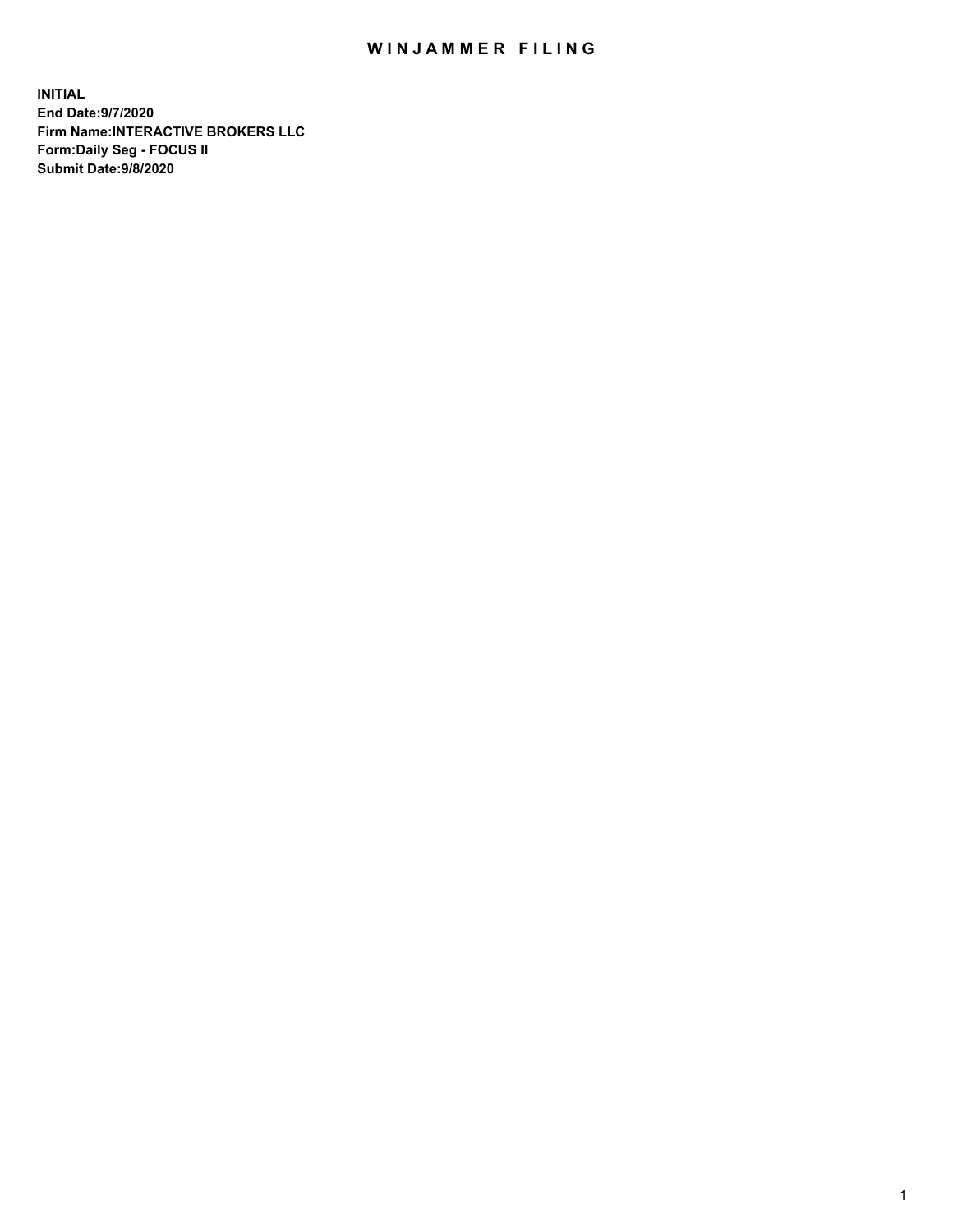**INITIAL End Date:9/7/2020 Firm Name:INTERACTIVE BROKERS LLC Form:Daily Seg - FOCUS II Submit Date:9/8/2020 Daily Segregation - Cover Page**

| Name of Company                                                                                                                                                                                                                                                                                                               | <b>INTERACTIVE BROKERS LLC</b>                                                             |
|-------------------------------------------------------------------------------------------------------------------------------------------------------------------------------------------------------------------------------------------------------------------------------------------------------------------------------|--------------------------------------------------------------------------------------------|
| <b>Contact Name</b>                                                                                                                                                                                                                                                                                                           | <b>James Menicucci</b>                                                                     |
| <b>Contact Phone Number</b>                                                                                                                                                                                                                                                                                                   | 203-618-8085                                                                               |
| <b>Contact Email Address</b>                                                                                                                                                                                                                                                                                                  | jmenicucci@interactivebrokers.c<br>om                                                      |
| FCM's Customer Segregated Funds Residual Interest Target (choose one):<br>a. Minimum dollar amount: : or<br>b. Minimum percentage of customer segregated funds required:% ; or<br>c. Dollar amount range between: and; or<br>d. Percentage range of customer segregated funds required between:% and%.                        | $\overline{\mathbf{0}}$<br>0<br>155,000,000 245,000,000<br><u>00</u>                       |
| FCM's Customer Secured Amount Funds Residual Interest Target (choose one):<br>a. Minimum dollar amount: ; or<br>b. Minimum percentage of customer secured funds required:% ; or<br>c. Dollar amount range between: and; or<br>d. Percentage range of customer secured funds required between:% and%.                          | $\overline{\mathbf{0}}$<br>$\overline{\mathbf{0}}$<br>80,000,000 120,000,000<br><u>0 0</u> |
| FCM's Cleared Swaps Customer Collateral Residual Interest Target (choose one):<br>a. Minimum dollar amount: ; or<br>b. Minimum percentage of cleared swaps customer collateral required:%; or<br>c. Dollar amount range between: and; or<br>d. Percentage range of cleared swaps customer collateral required between:% and%. | $\frac{0}{0}$<br>0 <sub>0</sub><br>0 <sub>0</sub>                                          |

Attach supporting documents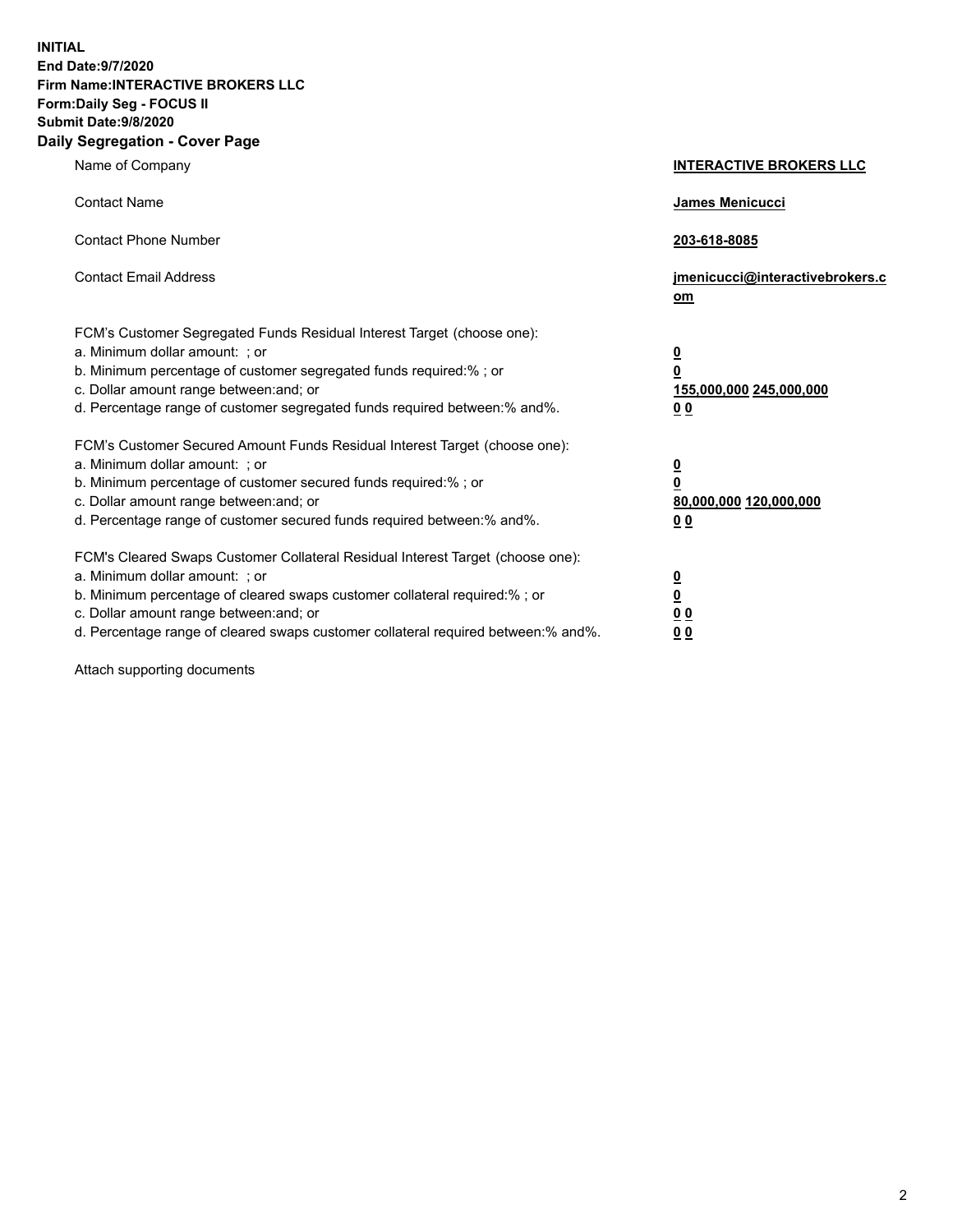**INITIAL End Date:9/7/2020 Firm Name:INTERACTIVE BROKERS LLC Form:Daily Seg - FOCUS II Submit Date:9/8/2020 Daily Segregation - Secured Amounts**

|     | Daily Segregation - Secureu Amounts                                                         |                                      |
|-----|---------------------------------------------------------------------------------------------|--------------------------------------|
|     | Foreign Futures and Foreign Options Secured Amounts                                         |                                      |
|     | Amount required to be set aside pursuant to law, rule or regulation of a foreign            | $0$ [7305]                           |
|     | government or a rule of a self-regulatory organization authorized thereunder                |                                      |
| 1.  | Net ledger balance - Foreign Futures and Foreign Option Trading - All Customers             |                                      |
|     | A. Cash                                                                                     | 608,531,795 [7315]                   |
|     | B. Securities (at market)                                                                   | $0$ [7317]                           |
| 2.  | Net unrealized profit (loss) in open futures contracts traded on a foreign board of trade   | -8,683,782 [7325]                    |
| 3.  | Exchange traded options                                                                     |                                      |
|     | a. Market value of open option contracts purchased on a foreign board of trade              | 3,053,235 [7335]                     |
|     | b. Market value of open contracts granted (sold) on a foreign board of trade                | -1,500,122 <sup>[7337]</sup>         |
| 4.  | Net equity (deficit) (add lines 1. 2. and 3.)                                               | 601,401,126 [7345]                   |
| 5.  | Account liquidating to a deficit and account with a debit balances - gross amount           | 4,936 [7351]                         |
|     | Less: amount offset by customer owned securities                                            |                                      |
| 6.  |                                                                                             | 0 [7352] 4,936 [7354]                |
|     | Amount required to be set aside as the secured amount - Net Liquidating Equity              | 601,406,062 [7355]                   |
| 7.  | Method (add lines 4 and 5)                                                                  |                                      |
|     | Greater of amount required to be set aside pursuant to foreign jurisdiction (above) or line | 601,406,062 [7360]                   |
|     | 6.                                                                                          |                                      |
|     | FUNDS DEPOSITED IN SEPARATE REGULATION 30.7 ACCOUNTS                                        |                                      |
| 1.  | Cash in banks                                                                               |                                      |
|     | A. Banks located in the United States                                                       | 96,743,002 [7500]                    |
|     | B. Other banks qualified under Regulation 30.7                                              | 0 [7520] 96,743,002 [7530]           |
| 2.  | <b>Securities</b>                                                                           |                                      |
|     | A. In safekeeping with banks located in the United States                                   | 479,934,200 [7540]                   |
|     | B. In safekeeping with other banks qualified under Regulation 30.7                          | 0 [7560] 479,934,200 [7570]          |
| 3.  | Equities with registered futures commission merchants                                       |                                      |
|     | A. Cash                                                                                     | $0$ [7580]                           |
|     | <b>B.</b> Securities                                                                        | $0$ [7590]                           |
|     | C. Unrealized gain (loss) on open futures contracts                                         | $0$ [7600]                           |
|     | D. Value of long option contracts                                                           | $0$ [7610]                           |
|     | E. Value of short option contracts                                                          | 0 [7615] 0 [7620]                    |
| 4.  | Amounts held by clearing organizations of foreign boards of trade                           |                                      |
|     | A. Cash                                                                                     | $0$ [7640]                           |
|     | <b>B.</b> Securities                                                                        | $0$ [7650]                           |
|     | C. Amount due to (from) clearing organization - daily variation                             | $0$ [7660]                           |
|     | D. Value of long option contracts                                                           | $0$ [7670]                           |
|     | E. Value of short option contracts                                                          | 0 [7675] 0 [7680]                    |
| 5.  | Amounts held by members of foreign boards of trade                                          |                                      |
|     | A. Cash                                                                                     | 150,324,739 [7700]                   |
|     | <b>B.</b> Securities                                                                        | $0$ [7710]                           |
|     | C. Unrealized gain (loss) on open futures contracts                                         | -9,359,997 [7720]                    |
|     | D. Value of long option contracts                                                           | 3,053,235 [7730]                     |
|     | E. Value of short option contracts                                                          | <u>-1,500,122</u> [7735] 142,517,855 |
|     |                                                                                             | $[7740]$                             |
| 6.  | Amounts with other depositories designated by a foreign board of trade                      | $0$ [7760]                           |
| 7.  | Segregated funds on hand                                                                    | $0$ [7765]                           |
| 8.  | Total funds in separate section 30.7 accounts                                               | 719,195,057 [7770]                   |
| 9.  | Excess (deficiency) Set Aside for Secured Amount (subtract line 7 Secured Statement         | 117,788,995 [7380]                   |
|     | Page 1 from Line 8)                                                                         |                                      |
| 10. | Management Target Amount for Excess funds in separate section 30.7 accounts                 | 80,000,000 [7780]                    |
| 11. | Excess (deficiency) funds in separate 30.7 accounts over (under) Management Target          | 37,788,995 [7785]                    |
|     |                                                                                             |                                      |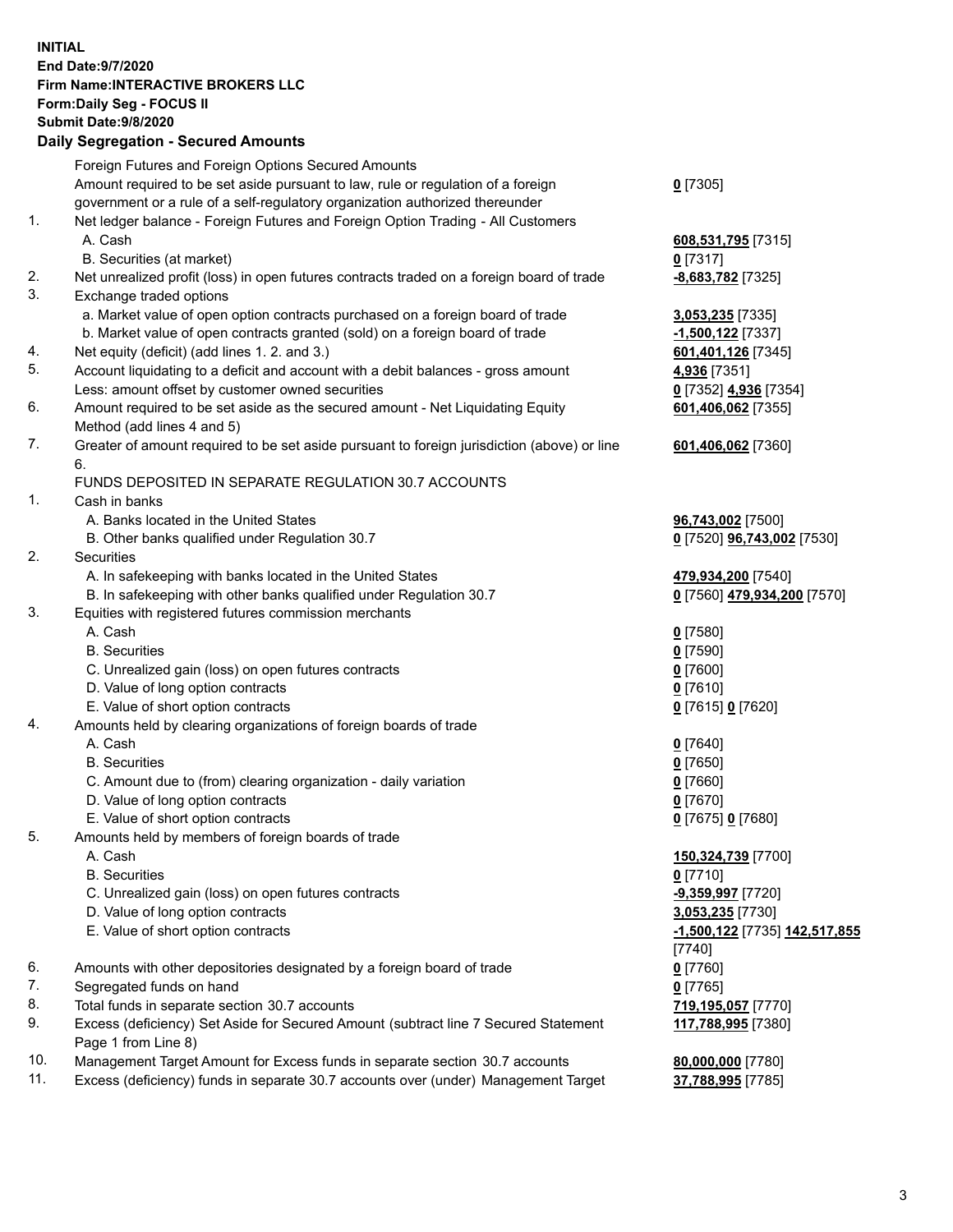**INITIAL End Date:9/7/2020 Firm Name:INTERACTIVE BROKERS LLC Form:Daily Seg - FOCUS II Submit Date:9/8/2020 Daily Segregation - Segregation Statement** SEGREGATION REQUIREMENTS(Section 4d(2) of the CEAct) 1. Net ledger balance A. Cash **5,557,222,446** [7010] B. Securities (at market) **0** [7020] 2. Net unrealized profit (loss) in open futures contracts traded on a contract market **-73,730,941** [7030] 3. Exchange traded options A. Add market value of open option contracts purchased on a contract market **320,677,460** [7032] B. Deduct market value of open option contracts granted (sold) on a contract market **-282,382,015** [7033] 4. Net equity (deficit) (add lines 1, 2 and 3) **5,521,786,950** [7040] 5. Accounts liquidating to a deficit and accounts with debit balances - gross amount **6,141,274** [7045] Less: amount offset by customer securities **0** [7047] **6,141,274** [7050] 6. Amount required to be segregated (add lines 4 and 5) **5,527,928,224** [7060] FUNDS IN SEGREGATED ACCOUNTS 7. Deposited in segregated funds bank accounts A. Cash **1,242,438,083** [7070] B. Securities representing investments of customers' funds (at market) **2,531,775,460** [7080] C. Securities held for particular customers or option customers in lieu of cash (at market) **0** [7090] 8. Margins on deposit with derivatives clearing organizations of contract markets A. Cash **8,091,326** [7100] B. Securities representing investments of customers' funds (at market) **1,960,474,043** [7110] C. Securities held for particular customers or option customers in lieu of cash (at market) **0** [7120] 9. Net settlement from (to) derivatives clearing organizations of contract markets **2,741,907** [7130] 10. Exchange traded options A. Value of open long option contracts **320,658,522** [7132] B. Value of open short option contracts **-282,426,703** [7133] 11. Net equities with other FCMs A. Net liquidating equity **0** [7140] B. Securities representing investments of customers' funds (at market) **0** [7160] C. Securities held for particular customers or option customers in lieu of cash (at market) **0** [7170] 12. Segregated funds on hand **0** [7150] 13. Total amount in segregation (add lines 7 through 12) **5,783,752,638** [7180] 14. Excess (deficiency) funds in segregation (subtract line 6 from line 13) **255,824,414** [7190] 15. Management Target Amount for Excess funds in segregation **155,000,000** [7194] 16. Excess (deficiency) funds in segregation over (under) Management Target Amount **100,824,414** [7198]

Excess